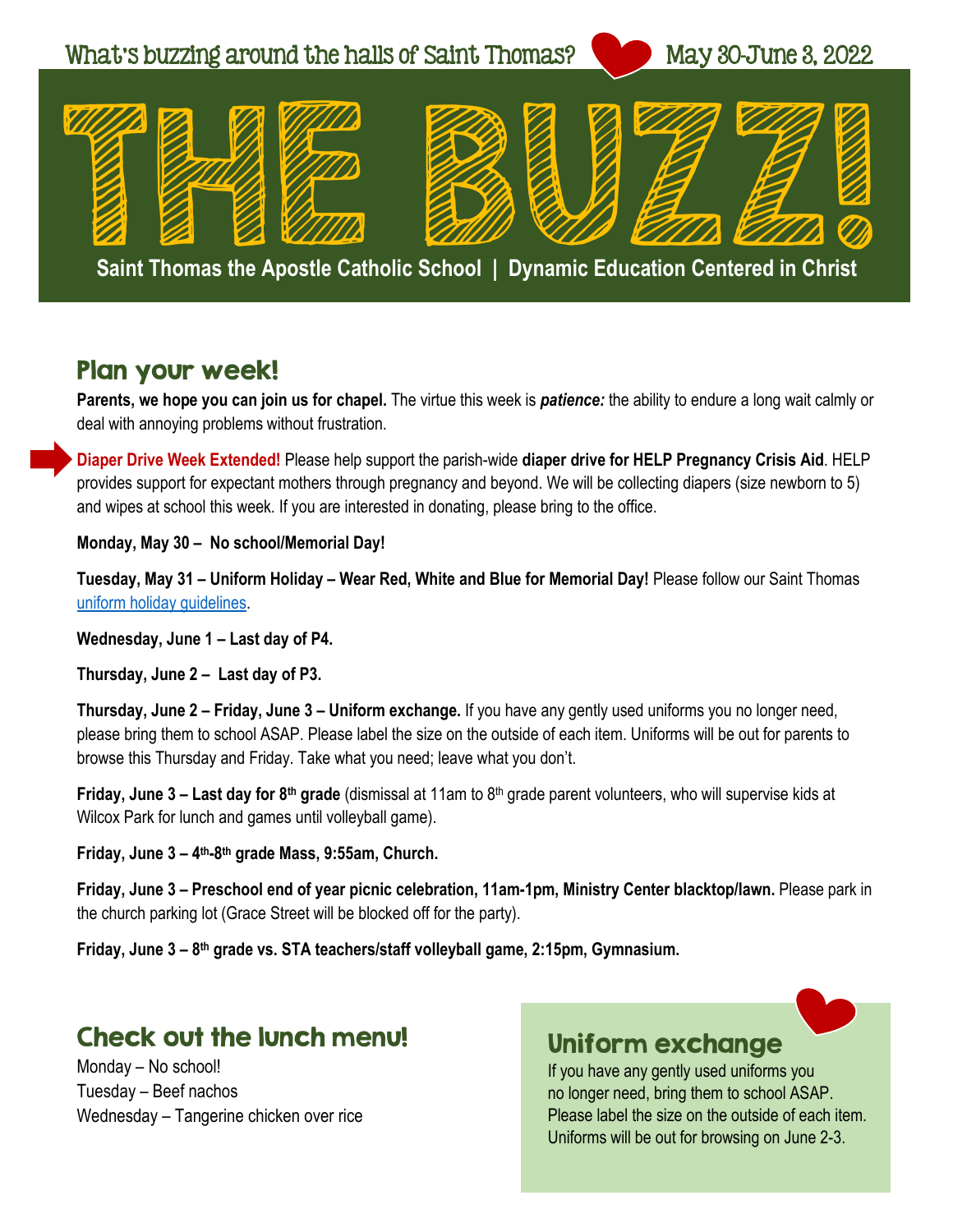## Sign up today!

♥ **Parents, volunteer in the lunchroom:** You still have time! Even if you just have an hour to spare, we would love to have an extra set of hands to support our school lunch program. [Sign up to volunteer in our lunchroom!](https://www.signupgenius.com/go/10c0f49aca72caaf4c16-lunchroom)

♥ **Traveling rosary:** There's one more spot left to sign up for our Traveling Rosary. If you are interested, sign up using our [Traveling Rosary Sign Up Genius.](https://www.signupgenius.com/go/9040e4aa9af29a31-traveling) 

**♥ 2022-23 fall sports sign up:** GRACEAC will offer tackle football, volleyball, boys soccer, cross country, and sideline cheer for next year's 5<sup>th</sup>-8<sup>th</sup> graders. Additionally, flag football and sideline cheer will be offered for next year's 3<sup>rd</sup> and 4<sup>th</sup> graders. The price for 3rd and 4th grade fall sports is \$95 per child, which parents can pay through TeamSnap during registration. These sports will (tentatively) start the week of August 8.

- 5<sup>th</sup>-8<sup>th</sup> [GRACEAC sports sign up](https://go.teamsnap.com/forms/314220)
- 3rd-4th [GRACEAC sports sign up](https://go.teamsnap.com/forms/314224)

## Home & School news!

**♥ Last meeting:** Join us on Tuesday, June 7 for Home and School wrap up meeting! Last meeting of the year Tuesday, June 7 at 3:25pm at Wilcox Park.

**♥ Home and School fun:** Home and School has arranged for the Kona Ice Truck to be in the school parking lot on the last day of school, 11am-12noon. We will be sponsoring an icee for all students. Students can grab one as they leave and, if possible, pack a picnic lunch and join other Saint Thomas families at Wilcox Park.

♥ **End-of-year service opportunity:** We know this is a busy time of year, but we hope you will open your hearts to another opportunity to help two of the King's Table families we sponsored at Christmastime. These families have children with special needs and are living in poverty; they are so grateful for anything we can do for them. Please look at their lists of needs and wants, and consider helping, if you can. Items need not be wrapped. Thank you!

- Preschool- Grade 3[: https://www.signupgenius.com/go/904084BABAD2EA57-summer1](https://www.signupgenius.com/go/904084BABAD2EA57-summer1)
- Grades 4-8[: https://www.signupgenius.com/go/904084BABAD2EA57-summer](https://www.signupgenius.com/go/904084BABAD2EA57-summer)

## Keep in mind!

**♥ Library books:** Please look for and return all overdue library books or clear accounts if a book has been lost. Contact Mrs. Walch at [libadmin@stthomasgr.org](mailto:libadmin@stthomasgr.org) for details. The library is now closed for the end of year inventory.

♥ **Altar serving:** If you have a child (5th grade or older) interested in being an altar server for Mass, please contact Lori Vernon [\(lorivernon@stthomasgr.org\)](mailto:lorivernon@stthomasgr.org) at the Parish.

♥ **Summer camps:** West Catholic has scheduled summer camps for kids. To find opportunities for your kids, visit [www.grwestcatholicprograms.org/athletics.cfm](http://www.grwestcatholicprograms.org/athletics.cfm) and [www.grwestcatholicprograms.org/fine-arts-camp.cfm.](http://www.grwestcatholicprograms.org/fine-arts-camp.cfm) For Catholic Central Camps, visit [https://www.catholiccentralcamps.org/.](https://www.catholiccentralcamps.org/)